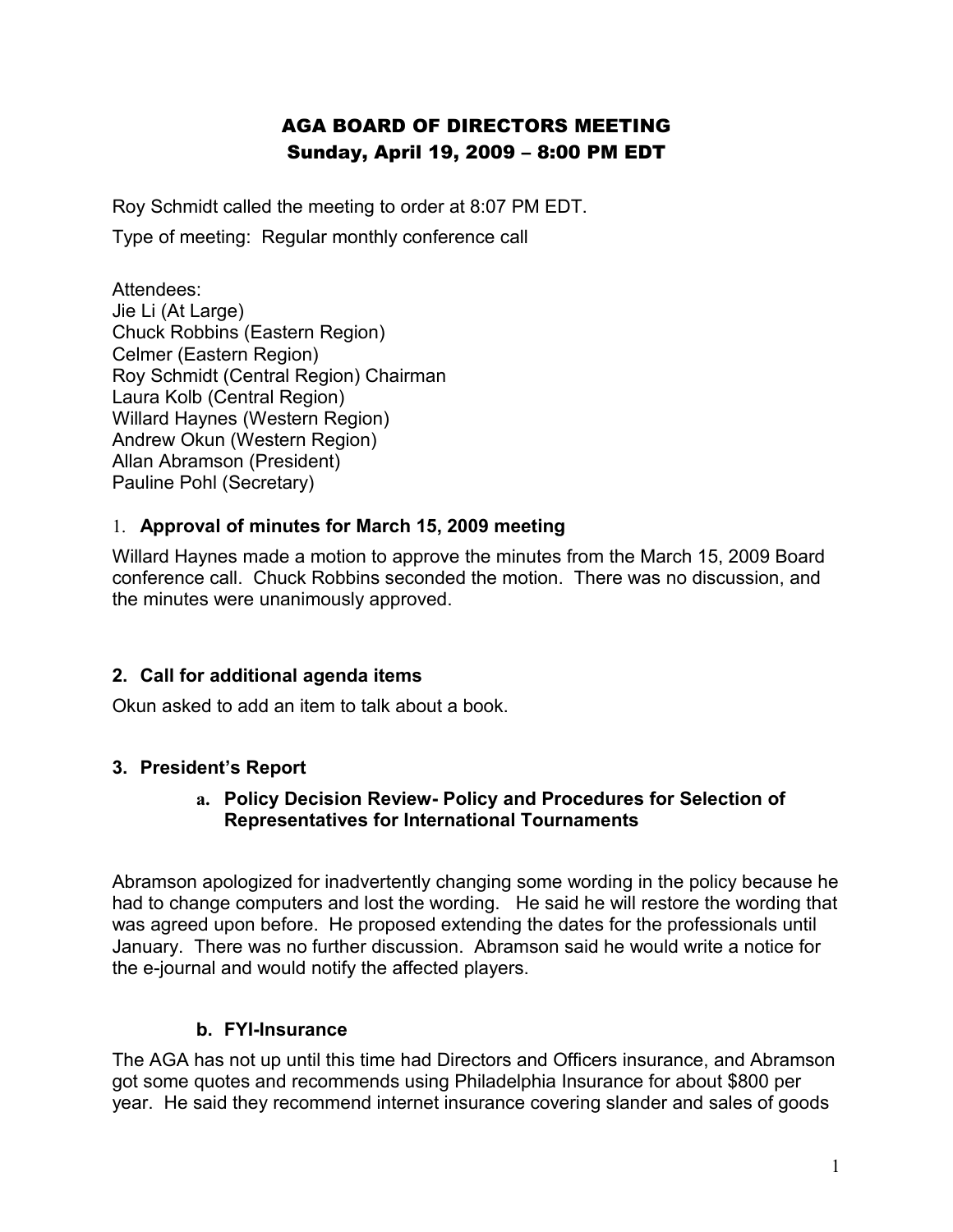for another \$800 per year. He thinks we do not need employment liability insurance because we do not have any employees and use independent contractors for all of our paid work. There was some discussion as to whether independent contractors would be covered by the insurance if they did something wrong. If not, it would not be worth paying for the insurance.

Abramson said he suggests that he purchase the D&O and internet insurance and will look into the employment insurance before deciding whether to get it as well. The Directors agreed in principle to the insurance.

# **c. Status Request: Board Member Calls to Chapters**

During the last Board conference call, Abramson said he would like Directors to call club presidents in their regions to find out:

- 1) What their opinion is about why members drop out of the AGA
- 2) What outreach efforts they have made to recruit new members
- 3) If they have needs for assistance from the AGA that are not being met, and
- 4) What works and what does not work in building membership?

Okun reported that holding face-to-face tournaments seems to be the biggest factor in increasing membership. Those new members are interested in tournaments, but not the AGA as much. Schmidt said he has talked to organizers in Iowa who confirmed that tournaments are the biggest draw for attracting new members. Haynes, Robbins, Kolb, and Celmer had nothing to report this month. (Since Li is the at large director and has no particular region, he is not making calls.)

## **d. FYI/Discussion – Tournament Software**

Abramson said this issue has been controversial. He hasn't found any consensus on a favorite tournament program so far. He thinks there is no one program that is perfect for all users, but would like to propose a contest for a program with the prize being a lifetime membership. The program would have to work with PC, Mac, and Linux and the AGA would own the copyright of the program if chosen. Abramson said one of the controversial issues is whether the AGA should be in a position to judge software. Robbins said if the AGA owns and recommends a program, it wouldn't necessarily mean everyone would have to use it. The goal would be to make organizing tournaments and reporting results easy for a new tournament director.

# **e. FYI – Ratings Clarifications**

Abramson is working to clarify rules about rated games, such as whether chapter sponsorship of tournaments is required, the 30-day window in which to submit rated